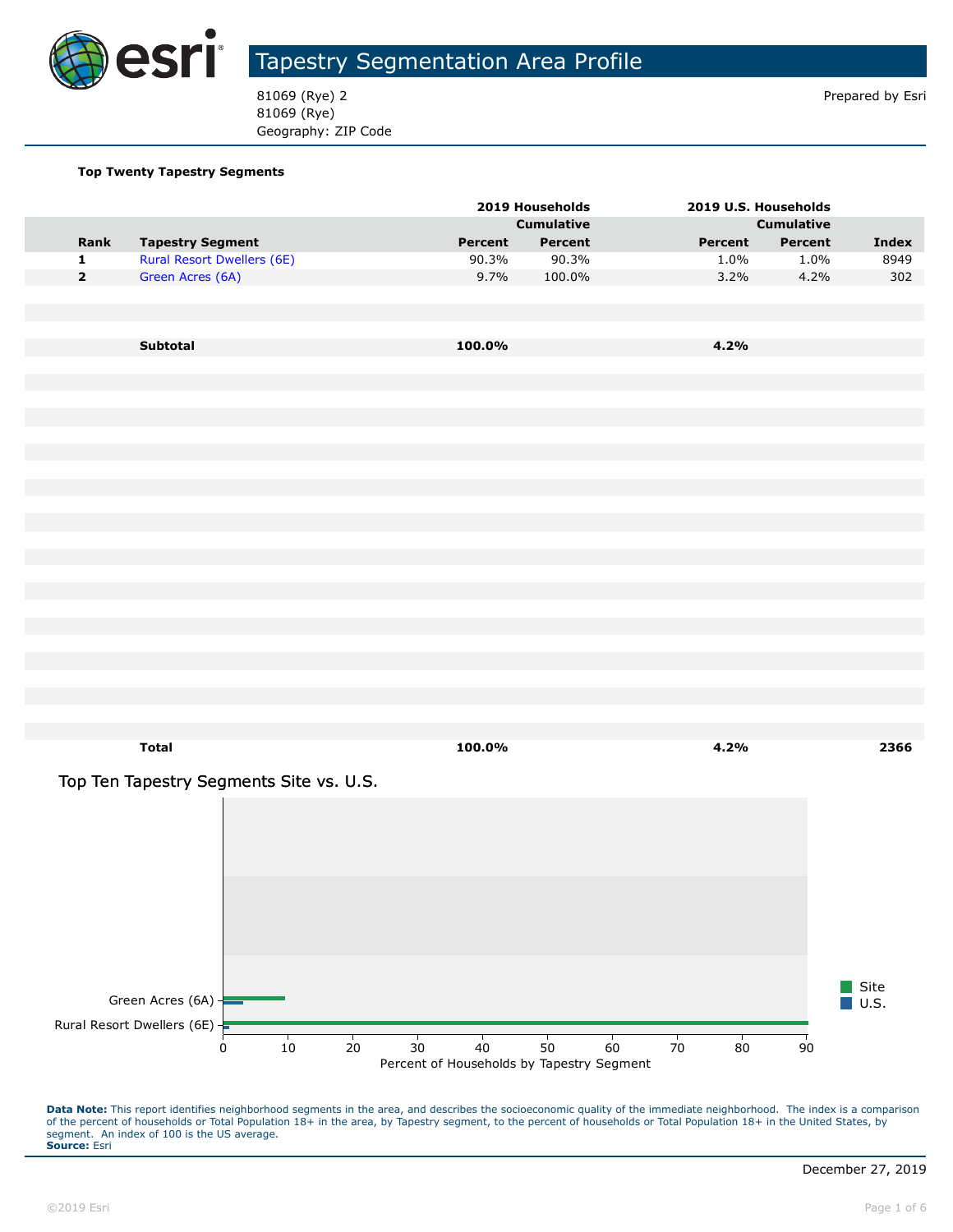

81069 (Rye) Geography: ZIP Code

#### 2019 Tapestry Indexes by Households



Data Note: This report identifies neighborhood segments in the area, and describes the socioeconomic quality of the immediate neighborhood. The index is a comparison of the percent of households or Total Population 18+ in the area, by Tapestry segment, to the percent of households or Total Population 18+ in the United States, by segment. An index of 100 is the US average. **Source:** Esri

Tapestry Segments

Tapestry Segments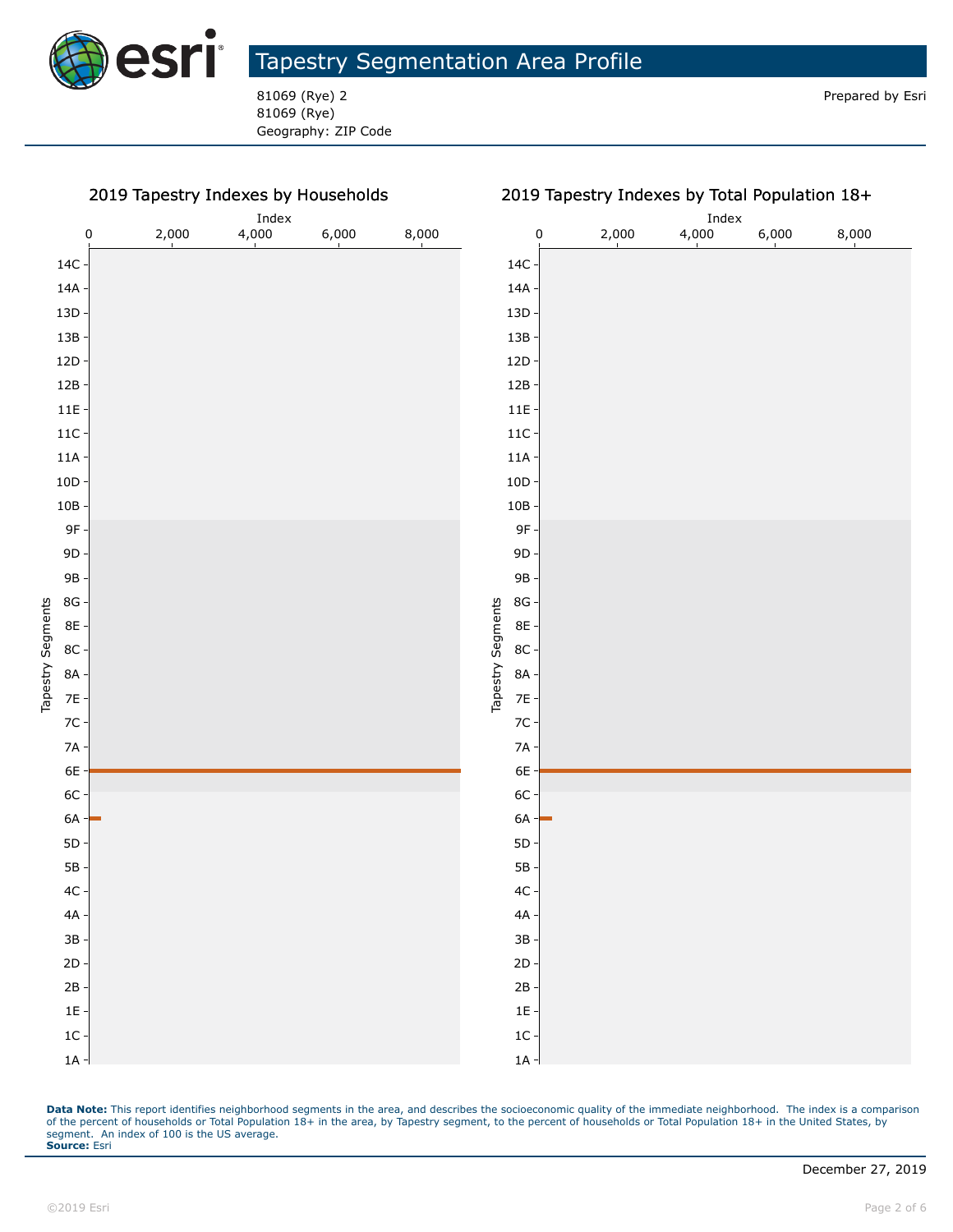

81069 (Rye) 2 Prepared by Esri 81069 (Rye) Geography: ZIP Code

| <b>Tapestry LifeMode Groups</b>        |               | 2019 Households | <b>2019 Adult Population</b> |               |         |              |
|----------------------------------------|---------------|-----------------|------------------------------|---------------|---------|--------------|
|                                        | <b>Number</b> | <b>Percent</b>  | <b>Index</b>                 | <b>Number</b> | Percent | <b>Index</b> |
| Total:                                 | 865           | 100.0%          |                              | 1,772         | 100.0%  |              |
|                                        |               |                 |                              |               |         |              |
| <b>1. Affluent Estates</b>             | $\mathbf 0$   | 0.0%            | 0                            | $\mathbf 0$   | 0.0%    | $\mathbf 0$  |
| Top Tier (1A)                          | $\mathbf 0$   | 0.0%            | 0                            | 0             | 0.0%    | 0            |
| Professional Pride (1B)                | 0             | 0.0%            | $\pmb{0}$                    | 0             | 0.0%    | 0            |
| Boomburbs (1C)                         | 0             | 0.0%            | 0                            | 0             | 0.0%    | 0            |
| Savvy Suburbanites (1D)                | 0             | 0.0%            | $\pmb{0}$                    | 0             | 0.0%    | 0            |
| Exurbanites (1E)                       | 0             | 0.0%            | 0                            | 0             | $0.0\%$ | 0            |
|                                        |               |                 |                              |               |         |              |
| 2. Upscale Avenues                     | 0             | $0.0\%$         | 0                            | $\mathbf 0$   | 0.0%    | 0            |
| Urban Chic (2A)                        | 0             | 0.0%            | $\pmb{0}$                    | 0             | 0.0%    | 0            |
| Pleasantville (2B)                     | 0             | 0.0%            | 0                            | 0             | 0.0%    | 0            |
| Pacific Heights (2C)                   | 0             | 0.0%            | $\pmb{0}$                    | 0             | 0.0%    | 0            |
| <b>Enterprising Professionals (2D)</b> | 0             | 0.0%            | 0                            | 0             | $0.0\%$ | 0            |
|                                        |               |                 |                              |               |         |              |
| 3. Uptown Individuals                  | 0             | $0.0\%$         | 0                            | 0             | $0.0\%$ | 0            |
| Laptops and Lattes (3A)                | 0             | 0.0%            | 0                            | 0             | 0.0%    | 0            |
| Metro Renters (3B)                     | 0             | 0.0%            | 0                            | 0             | $0.0\%$ | 0            |
| Trendsetters (3C)                      | 0             | 0.0%            | 0                            | 0             | 0.0%    | $\mathbf 0$  |
|                                        |               |                 |                              |               |         |              |
| 4. Family Landscapes                   | 0             | $0.0\%$         | 0                            | $\mathbf 0$   | 0.0%    | $\mathbf 0$  |
| Soccer Moms (4A)                       | 0             | $0.0\%$         | 0                            | 0             | 0.0%    | 0            |
| Home Improvement (4B)                  | 0             | 0.0%            | $\pmb{0}$                    | 0             | 0.0%    | 0            |
| Middleburg (4C)                        | 0             | 0.0%            | 0                            | 0             | $0.0\%$ | 0            |
|                                        |               |                 |                              |               |         |              |
| 5. GenXurban                           | 0             | $0.0\%$         | 0                            | $\mathbf 0$   | 0.0%    | 0            |
| Comfortable Empty Nesters (5A)         | 0             | 0.0%            | $\pmb{0}$                    | 0             | 0.0%    | 0            |
| In Style (5B)                          | 0             | 0.0%            | 0                            | 0             | 0.0%    | 0            |
| Parks and Rec (5C)                     | 0             | $0.0\%$         | $\pmb{0}$                    | 0             | 0.0%    | 0            |
| <b>Rustbelt Traditions (5D)</b>        | 0             | 0.0%            | 0                            | 0             | 0.0%    | 0            |
| Midlife Constants (5E)                 | 0             | $0.0\%$         | $\pmb{0}$                    | 0             | 0.0%    | $\mathbf 0$  |
|                                        |               |                 |                              |               |         |              |
| <b>6. Cozy Country Living</b>          | 865           | 100.0%          | 833                          | 1,772         | 100.0%  | 844          |
| Green Acres (6A)                       | 84            | 9.7%            | 302                          | 205           | 11.6%   | 347          |
| Salt of the Earth (6B)                 | 0             | 0.0%            | $\pmb{0}$                    | 0             | 0.0%    | 0            |
| The Great Outdoors (6C)                | 0             | 0.0%            | 0                            | 0             | 0.0%    | 0            |
| Prairie Living (6D)                    | 0             | 0.0%            | $\pmb{0}$                    | 0             | 0.0%    | $\pmb{0}$    |
| Rural Resort Dwellers (6E)             | 781           | 90.3%           | 8,949                        | 1,567         | 88.4%   | 9,465        |
| <b>Heartland Communities (6F)</b>      | 0             | 0.0%            | 0                            | 0             | 0.0%    | 0            |
|                                        |               |                 |                              |               |         |              |
| 7. Ethnic Enclaves                     | 0             | $0.0\%$         | 0                            | 0             | 0.0%    | $\mathbf 0$  |
| Up and Coming Families (7A)            | 0             | $0.0\%$         | 0                            | 0             | $0.0\%$ | 0            |
| Urban Villages (7B)                    | 0             | 0.0%            | 0                            | 0             | 0.0%    | 0            |
| American Dreamers (7C)                 | 0             | 0.0%            | 0                            | 0             | 0.0%    | 0            |
| Barrios Urbanos (7D)                   | 0             | 0.0%            | $\pmb{0}$                    | 0             | 0.0%    | 0            |
| Valley Growers (7E)                    | 0             | 0.0%            | 0                            | 0             | $0.0\%$ | 0            |
| Southwestern Families (7F)             | 0             | $0.0\%$         | $\pmb{0}$                    | 0             | 0.0%    | 0            |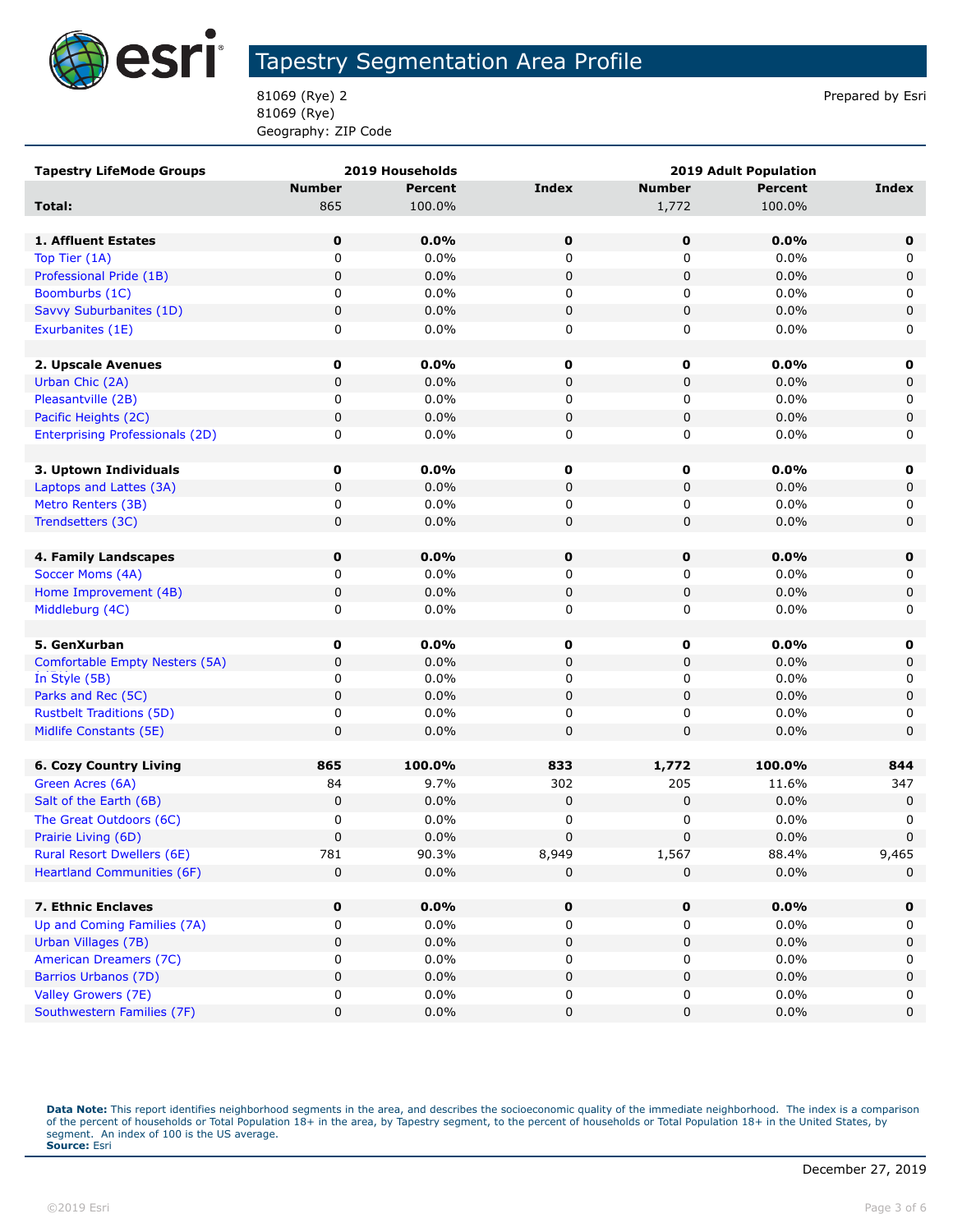

81069 (Rye) 2 Prepared by Esri 81069 (Rye) Geography: ZIP Code

| <b>Tapestry LifeMode Groups</b>        |               | 2019 Households |             | 2019 Adult Population |                |             |
|----------------------------------------|---------------|-----------------|-------------|-----------------------|----------------|-------------|
|                                        | <b>Number</b> | <b>Percent</b>  | Index       | <b>Number</b>         | <b>Percent</b> | Index       |
| Total:                                 | 865           | 100.0%          |             | 1,772                 | 100.0%         |             |
|                                        |               |                 |             |                       |                |             |
| 8. Middle Ground                       | 0             | 0.0%            | $\mathbf 0$ | $\mathbf 0$           | 0.0%           | 0           |
| City Lights (8A)                       | 0             | 0.0%            | 0           | 0                     | 0.0%           | 0           |
| Emerald City (8B)                      | $\pmb{0}$     | 0.0%            | $\pmb{0}$   | 0                     | 0.0%           | 0           |
| <b>Bright Young Professionals (8C)</b> | 0             | $0.0\%$         | 0           | 0                     | 0.0%           | 0           |
| Downtown Melting Pot (8D)              | 0             | 0.0%            | 0           | 0                     | 0.0%           | 0           |
| Front Porches (8E)                     | 0             | 0.0%            | 0           | 0                     | 0.0%           | 0           |
| Old and Newcomers (8F)                 | $\pmb{0}$     | 0.0%            | $\mathbf 0$ | 0                     | 0.0%           | 0           |
| Hardscrabble Road (8G)                 | 0             | 0.0%            | 0           | 0                     | 0.0%           | 0           |
|                                        |               |                 |             |                       |                |             |
| 9. Senior Styles                       | 0             | 0.0%            | $\mathbf 0$ | 0                     | 0.0%           | 0           |
| Silver & Gold (9A)                     | $\pmb{0}$     | 0.0%            | $\pmb{0}$   | $\mathbf 0$           | 0.0%           | $\mathbf 0$ |
| Golden Years (9B)                      | 0             | 0.0%            | 0           | 0                     | 0.0%           | 0           |
| The Elders (9C)                        | $\pmb{0}$     | 0.0%            | $\pmb{0}$   | 0                     | 0.0%           | 0           |
| Senior Escapes (9D)                    | 0             | $0.0\%$         | 0           | 0                     | 0.0%           | 0           |
| <b>Retirement Communities (9E)</b>     | $\pmb{0}$     | 0.0%            | 0           | 0                     | 0.0%           | 0           |
| Social Security Set (9F)               | 0             | 0.0%            | 0           | 0                     | 0.0%           | 0           |
|                                        |               |                 |             |                       |                |             |
| 10. Rustic Outposts                    | 0             | $0.0\%$         | 0           | 0                     | 0.0%           | 0           |
| Southern Satellites (10A)              | 0             | 0.0%            | 0           | 0                     | 0.0%           | 0           |
| Rooted Rural (10B)                     | 0             | 0.0%            | 0           | 0                     | 0.0%           | 0           |
| Diners & Miners (10C)                  | $\pmb{0}$     | 0.0%            | $\pmb{0}$   | 0                     | 0.0%           | 0           |
| Down the Road (10D)                    | 0             | 0.0%            | 0           | 0                     | 0.0%           | 0           |
| Rural Bypasses (10E)                   | $\pmb{0}$     | 0.0%            | $\pmb{0}$   | 0                     | 0.0%           | 0           |
|                                        |               |                 |             |                       |                |             |
| 11. Midtown Singles                    | 0             | $0.0\%$         | 0           | 0                     | 0.0%           | 0           |
| City Strivers (11A)                    | 0             | 0.0%            | 0           | 0                     | 0.0%           | 0           |
| Young and Restless (11B)               | $\pmb{0}$     | 0.0%            | 0           | 0                     | 0.0%           | 0           |
| Metro Fusion (11C)                     | 0             | 0.0%            | 0           | 0                     | 0.0%           | 0           |
| Set to Impress (11D)                   | $\pmb{0}$     | 0.0%            | 0           | 0                     | 0.0%           | 0           |
| City Commons (11E)                     | 0             | 0.0%            | 0           | 0                     | 0.0%           | 0           |
|                                        |               |                 |             |                       |                |             |
| 12. Hometown                           | 0             | $0.0\%$         | $\mathbf 0$ | 0                     | 0.0%           | 0           |
| Family Foundations (12A)               | $\pmb{0}$     | 0.0%            | 0           | 0                     | 0.0%           | 0           |
| <b>Traditional Living (12B)</b>        | 0             | 0.0%            | 0           | 0                     | 0.0%           | 0           |
| <b>Small Town Simplicity (12C)</b>     | $\pmb{0}$     | 0.0%            | 0           | 0                     | 0.0%           | 0           |
| Modest Income Homes (12D)              | $\pmb{0}$     | 0.0%            | 0           | 0                     | 0.0%           | 0           |
|                                        |               |                 |             |                       |                |             |
| 13. Next Wave                          | 0             | 0.0%            | 0           | 0                     | $0.0\%$        | o           |
| <b>International Marketplace (13A)</b> | $\pmb{0}$     | 0.0%            | 0           | 0                     | 0.0%           | 0           |
| Las Casas (13B)                        | 0             | 0.0%            | 0           | 0                     | 0.0%           | 0           |
| <b>NeWest Residents (13C)</b>          | $\pmb{0}$     | 0.0%            | $\pmb{0}$   | $\mathbf 0$           | 0.0%           | 0           |
| Fresh Ambitions (13D)                  | 0             | $0.0\%$         | 0           | 0                     | $0.0\%$        | 0           |
| High Rise Renters (13E)                | $\pmb{0}$     | 0.0%            | 0           | 0                     | 0.0%           | 0           |
| <b>14. Scholars and Patriots</b>       | 0             | 0.0%            | $\mathbf 0$ | $\mathbf 0$           | 0.0%           | 0           |
| Military Proximity (14A)               | 0             | 0.0%            | 0           | 0                     | $0.0\%$        | 0           |
| College Towns (14B)                    | $\pmb{0}$     | 0.0%            | 0           | 0                     | 0.0%           | 0           |
| Dorms to Diplomas (14C)                | 0             | 0.0%            | 0           | 0                     | 0.0%           | 0           |
|                                        |               |                 |             |                       |                |             |
| Unclassified (15)                      | 0             | 0.0%            | 0           | 0                     | $0.0\%$        | 0           |
|                                        |               |                 |             |                       |                |             |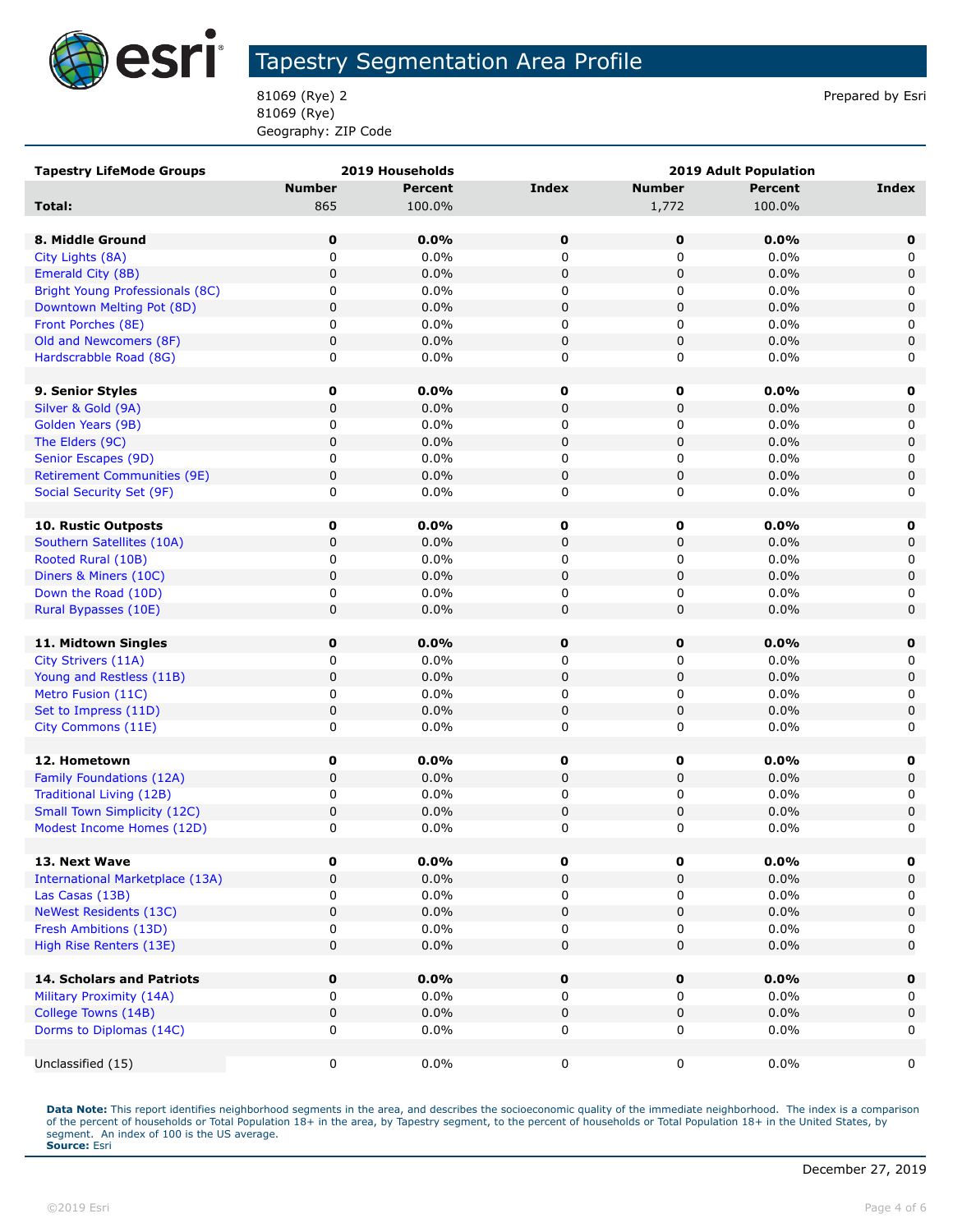

81069 (Rye) 2 Prepared by Esri 81069 (Rye) Geography: ZIP Code

| <b>Tapestry Urbanization Groups</b>    |               | 2019 Households | 2019 Adult Population |               |                |                     |
|----------------------------------------|---------------|-----------------|-----------------------|---------------|----------------|---------------------|
|                                        | <b>Number</b> | <b>Percent</b>  | <b>Index</b>          | <b>Number</b> | <b>Percent</b> | <b>Index</b>        |
| Total:                                 | 865           | 100.0%          |                       | 1,772         | 100.0%         |                     |
|                                        |               |                 |                       |               |                |                     |
| 1. Principal Urban Center              | $\mathbf 0$   | 0.0%            | $\bf{0}$              | 0             | 0.0%           | $\mathbf 0$         |
| Laptops and Lattes (3A)                | $\mathbf 0$   | 0.0%            | 0                     | 0             | 0.0%           | 0                   |
| Metro Renters (3B)                     | $\mathbf 0$   | 0.0%            | $\mathbf 0$           | $\mathbf 0$   | 0.0%           | $\mathbf 0$         |
| Trendsetters (3C)                      | 0             | 0.0%            | 0                     | $\mathbf 0$   | 0.0%           | 0                   |
| Downtown Melting Pot (8D)              | $\mathsf 0$   | 0.0%            | $\pmb{0}$             | $\mathbf 0$   | 0.0%           | $\mathbf 0$         |
| City Strivers (11A)                    | $\mathbf 0$   | 0.0%            | $\mathbf 0$           | 0             | 0.0%           | 0                   |
| <b>NeWest Residents (13C)</b>          | $\mathbf 0$   | 0.0%            | $\mathbf 0$           | $\pmb{0}$     | 0.0%           | $\mathbf 0$         |
| Fresh Ambitions (13D)                  | 0             | 0.0%            | 0                     | 0             | 0.0%           | 0                   |
| High Rise Renters (13E)                | $\pmb{0}$     | 0.0%            | $\mathbf 0$           | $\mathbf 0$   | 0.0%           | $\mathbf 0$         |
|                                        |               |                 |                       |               |                |                     |
| 2. Urban Periphery                     | $\bf{0}$      | 0.0%            | $\pmb{0}$             | 0             | 0.0%           | $\bf{0}$            |
| Pacific Heights (2C)                   | 0             | $0.0\%$         | 0                     | 0             | 0.0%           | 0                   |
| <b>Rustbelt Traditions (5D)</b>        | $\mathbf 0$   | 0.0%            | $\mathbf 0$           | 0             | 0.0%           | $\mathbf 0$         |
| Urban Villages (7B)                    | $\pmb{0}$     | 0.0%            | $\mathbf 0$           | 0             | 0.0%           | 0                   |
| American Dreamers (7C)                 | $\pmb{0}$     | 0.0%            | $\pmb{0}$             | $\pmb{0}$     | 0.0%           | $\pmb{0}$           |
| Barrios Urbanos (7D)                   | 0             | 0.0%            | 0                     | 0             | 0.0%           | 0                   |
| Southwestern Families (7F)             | $\mathbf 0$   | 0.0%            | $\mathbf 0$           | $\pmb{0}$     | 0.0%           | $\mathbf 0$         |
| City Lights (8A)                       | $\pmb{0}$     | $0.0\%$         | 0                     | $\mathbf 0$   | 0.0%           | 0                   |
| <b>Bright Young Professionals (8C)</b> | $\pmb{0}$     | 0.0%            | $\mathbf 0$           | 0             | 0.0%           | $\mathbf 0$         |
| Metro Fusion (11C)                     | $\pmb{0}$     | 0.0%            | 0                     | 0             | 0.0%           | 0                   |
| Family Foundations (12A)               | $\mathbf 0$   | 0.0%            | $\pmb{0}$             | $\mathbf 0$   | 0.0%           | $\mathsf{O}\xspace$ |
| Modest Income Homes (12D)              | $\mathsf 0$   | 0.0%            | $\mathbf 0$           | 0             | $0.0\%$        | 0                   |
| International Marketplace (13A)        | $\mathbf 0$   | 0.0%            | $\mathbf 0$           | 0             | 0.0%           | $\mathbf 0$         |
| Las Casas (13B)                        | 0             | 0.0%            | 0                     | 0             | 0.0%           | 0                   |
|                                        |               |                 |                       |               |                |                     |
| 3. Metro Cities                        | 0             | 0.0%            | 0                     | 0             | $0.0\%$        | 0                   |
| In Style (5B)                          | $\pmb{0}$     | 0.0%            | $\pmb{0}$             | 0             | 0.0%           | $\mathbf 0$         |
| Emerald City (8B)                      | $\pmb{0}$     | 0.0%            | 0                     | 0             | 0.0%           | 0                   |
| Front Porches (8E)                     | $\mathbf 0$   | 0.0%            | $\mathbf 0$           | 0             | 0.0%           | $\mathsf 0$         |
| Old and Newcomers (8F)                 | $\mathsf 0$   | 0.0%            | $\mathbf 0$           | 0             | 0.0%           | 0                   |
| Hardscrabble Road (8G)                 | $\pmb{0}$     | 0.0%            | $\pmb{0}$             | $\pmb{0}$     | 0.0%           | $\pmb{0}$           |
| <b>Retirement Communities (9E)</b>     | 0             | 0.0%            | 0                     | 0             | 0.0%           | 0                   |
| Social Security Set (9F)               | $\mathbf 0$   | 0.0%            | $\mathbf 0$           | 0             | 0.0%           | $\mathbf 0$         |
| Young and Restless (11B)               | $\pmb{0}$     | $0.0\%$         | 0                     | 0             | 0.0%           | 0                   |
| Set to Impress (11D)                   | 0             | 0.0%            | $\mathbf 0$           | 0             | 0.0%           | $\mathbf 0$         |
| City Commons (11E)                     | 0             | 0.0%            | 0                     | 0             | 0.0%           | 0                   |
| Traditional Living (12B)               | $\mathbf 0$   | 0.0%            | $\pmb{0}$             | $\pmb{0}$     | 0.0%           | $\mathbf 0$         |
| College Towns (14B)                    | 0             | 0.0%            | $\mathbf 0$           | 0             | 0.0%           | 0                   |
| Dorms to Diplomas (14C)                | 0             | 0.0%            | $\mathbf 0$           | $\mathbf 0$   | 0.0%           | $\mathbf 0$         |